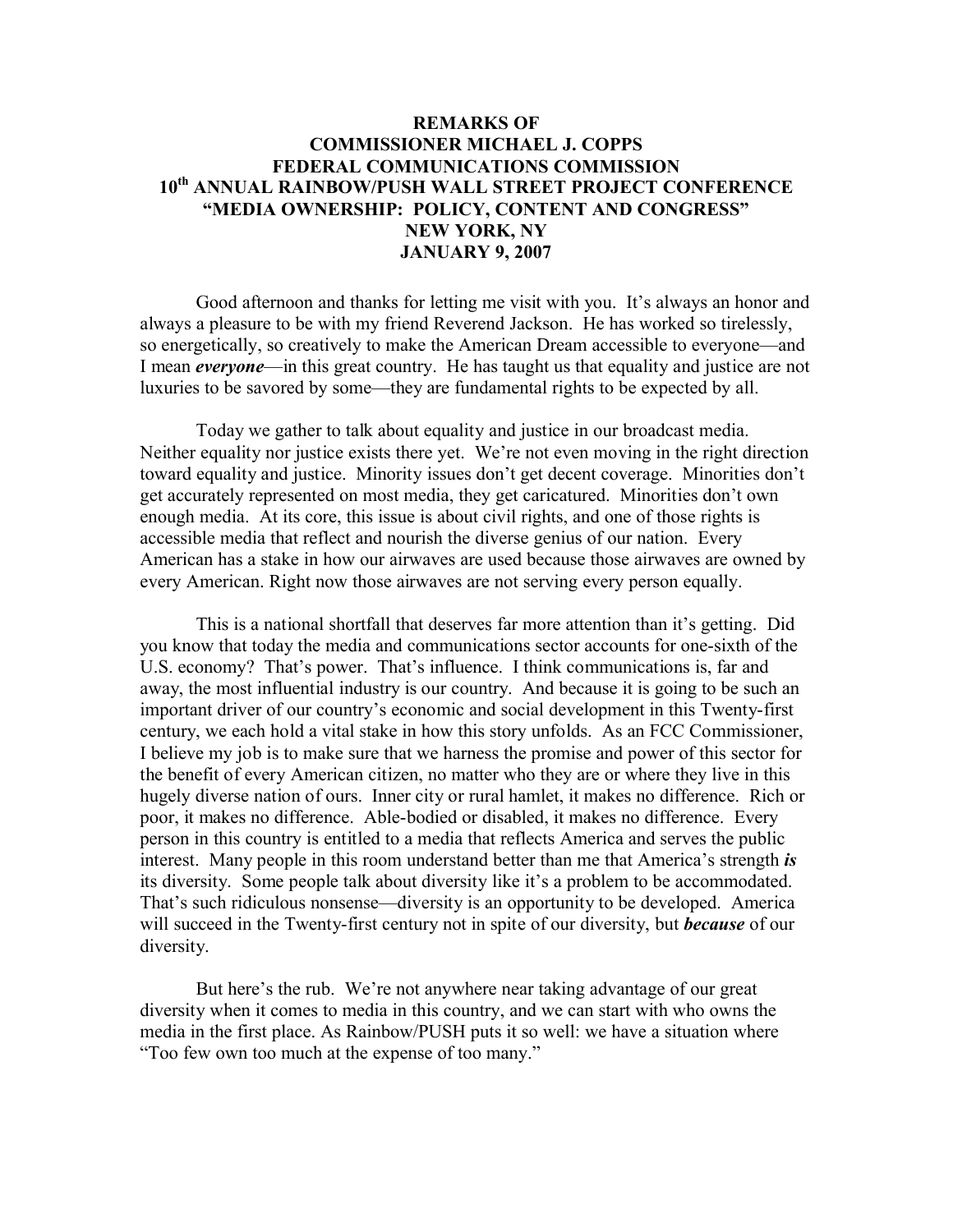The facts are downright chilling. While people of color make up over 30% of our country's population, a study from Free Press last fall tells us that they own only 3.26% of all broadcast television stations. Unpack these numbers a little further and you'll find that African-Americans own only 1.3% of all stations. And sad to say, we're not making progress. There has been no improvement in the level of minority ownership since 1998, even as the total universe of stations has increased by 12%. Truth is that there has been a sharp drop in the total number of African-American stations since 1998—by 30%.

This isn't just a problem. It's a national disgrace. And we wonder why the depictions of minorities in our media are so often distorted? We wonder why issues of importance to our many diversity communities don't get the attention they need if they are ever going to be resolved? Let's be frank: ownership matters. Truth be told, ownership rules. Unless and until we do something to increase minority ownership, our communications sectors will continue to under-serve the great Promise of America.

This is why I believe your top priority this year ought to be the Commission's media ownership proceedings. That's because the FCC will be deciding in the months just ahead what the future of our media will look like for years and years to come. And, make no mistake, that will also have a huge impact on what level of attention—or inattention—we end up with on all the other issues Rainbow/PUSH cares about so deeply. There are a lot of important issues confronting this country of ours—issues of peace and war, continuing poverty, health care, finding jobs, educating our kids, prying open the doors of equal opportunity. But I'll tell you this: if one of those issues is your Number One issue, you'd better make media consolidation your second biggest issue. That's because all those other issues get funneled and filtered through big media, and those funnels and filters might just be getting in the way of telling the story like it needs to be told.

In 2003 the FCC tried to eliminate important safeguards that protect media diversity, localism and competition. A majority of Commissioners—over the vigorous dissent of myself and my friend and Commission colleague Jonathan Adelstein approved stunning rules that would allow one corporation to own, in a single community, up to three TV stations, eight radio stations, the cable system, the daily newspaper which is a monopoly almost everywhere, and the biggest Internet provider. How can it be good for our Country to invest such sweeping power in one media mogul or one giant corporation? How can that benefit diversity and democracy? How can that get your stories and viewpoints out? A lot of people don't think it can. Three million of them contacted the FCC in opposition to those rules in 2003. When I went to the FCC in 2001, I didn't think there were three million people who even knew there was such a commission. Congress expressed its disapproval, too—on several occasions. Then the Third Circuit Court sent those misguided rules back to us with instructions to try again and to get it right this time. And it is interesting that one of the principal shortfalls the court focused on like a laser was the way those proposed rules sidelined and shortchanged proposals to advance minority ownership.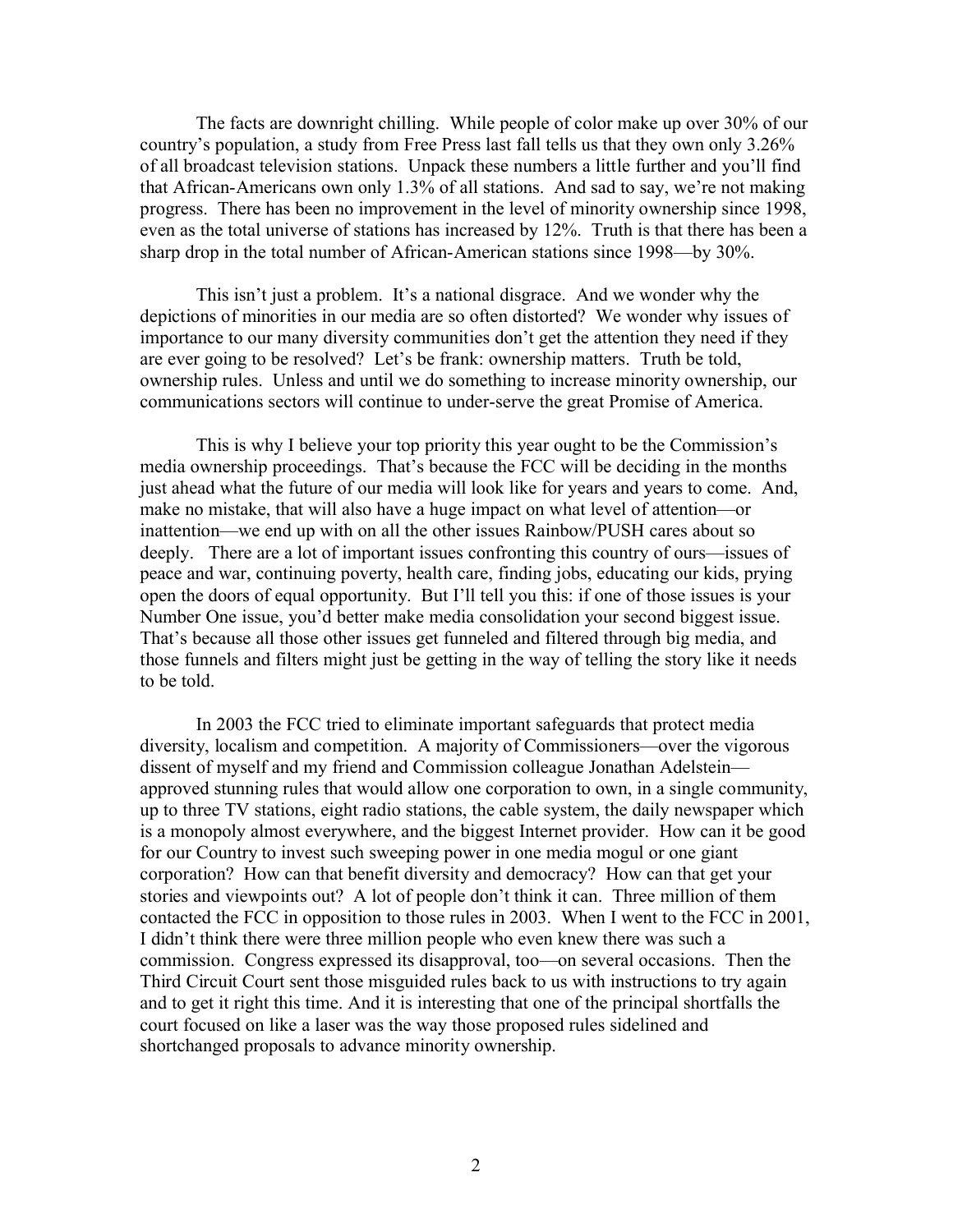This brings us to where we are today. In June the FCC began its current effort to review media ownership rules. The pressures are the same. There are Big Media companies pushing to own more at the expense of the many. They may try to tell you they're not interested in consolidation anymore. Don't fall for that one. I've seen their recent pleadings and they are still marching behind their Pied Piper of Media Consolidation. Ease the rules further and you'll see a great wave of swaps and duopolies and triopolies and job cut-backs. You'll see more newspaper-broadcast cross-ownership with all the lowest common denominator, low-cost, reduced community coverage journalism that inevitably brings. You'll see more homogenous programming and even less local talent. You'll see fewer opportunities for business entrepreneurs and artistic creators. We're not ever going to see diversity of ownership and diversity of content down that consolidation road. All we'll see is one more example of "justice delayed, justice denied."

So this time, the FCC needs to look before it leaps into yet another abyss. We should not be voting again on changing media ownership rules unless and until we have tackled the lack of diversity in media ownership and come up with initiatives to redress it. We should conduct targeted research on the impact of consolidation on older Americans, on children, on family-friendly programming, and we should also complete the study launched years ago to understand what's happened to localism in our media. And you should expect your Commission—and all its Commissioners—to be out on the road, going into specific media markets, talking with real people and finding out what's going on in the real world. You don't learn that by sitting behind your nice desk inside the Washington Beltway. What we need is clear—an open transparent process, independent data and studies, and hearings across America. Let them understand the problem before they write the solution.

This is going to be a heavy lift, let's face up to that right now. Lots of money, lots of influence, are on the consolidators' side. But we have… the people. This is not red state against blue, not Democrat versus Republican, not liberal against conservative, not section versus section. This is grassroots, all-American, where the people live. And it is, in an important way, the latest chapter in the long and often painful struggle to create equal opportunity. This issue really is a new civil rights battleground for America, and we all know that civil rights have to be fought for by every generation.

I am an optimist about our ability to shape the direction of America's future media environment. I am an optimist because I believe the American people are increasingly alive to the consequences of concentrated media ownership—and that's saying something since Big Media does so little to bring these issues to them. If we seize the issue of media ownership and diversity and bring it to every street corner and living room across the land, we can make a difference. We can not only defeat bad new rules, but go on from there to change the bad old rules that got us into this mess. And then we can craft some meaningful public interest obligations for broadcasters like we used to have and like we so badly need again. I believe the political environment in this country is now hospitable to just this kind of national dialogue and action. We can still have media in this country that look like the great diversity of our people, that showcase our